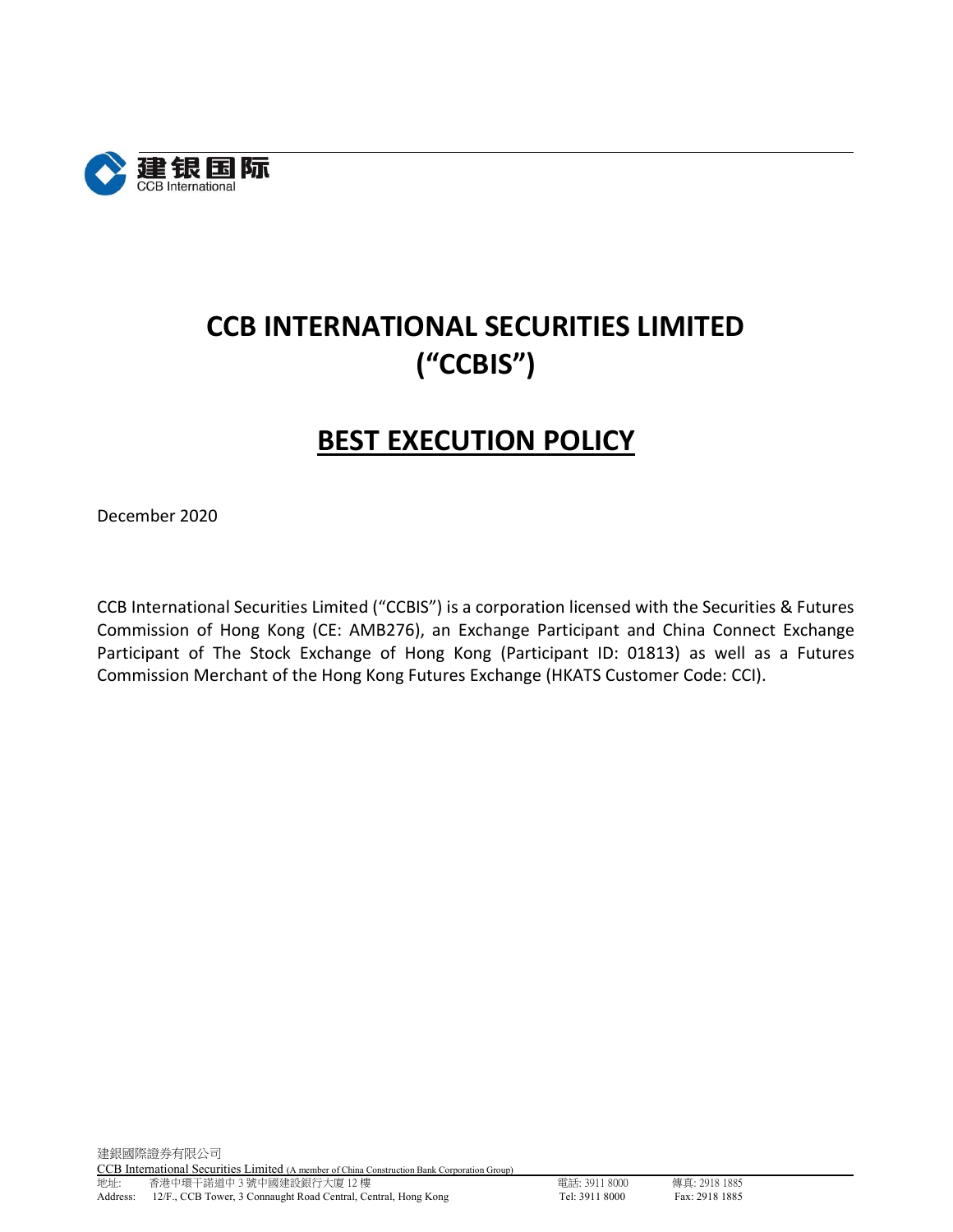#### **INTRODUCTION**

This policy ("Policy") provides clients with information on the client order handling and best execution arrangements that CCBIS has in place.

CCBIS is required under Paragraph 3.2 of the Code of Conduct for Persons Licensed by or Registered with the Securities and Futures Commission to execute client orders on the best available terms. Further guidance is provided by the Securities and Futures Commission in the form of a circular on 30 January 2018. This Policy has taken into consideration the above-mentioned regulatory requirements as well as CCBIS's own business model and scale.

#### BEST EXECUTION

When executing transactions, the relevant dealers, sales traders and AMOs (collectively, "the Relevant Licensees") should take all reasonable steps to execute client orders on the best available terms for our clients taking into account price, costs, speed, likelihood of execution, settlement, size, nature, market impact and / or any other considerations relevant to the execution (collectively, "Execution Factors"). Best Execution does not mean that CCBIS can guarantee that the best price will be achieved for every single client order. However, CCBIS will look to ensure that we are acting to the extent that is possible, in the best interests of our clients.

This is essential for protecting clients' best interests and ensuring their fair treatment, and minimizing conflicts of interest. The Relevant Licensees should execute orders in accordance with this Policy upon acceptance of client orders.

#### THE EXECUTION FACTORS

The Relevant Licensees must use reasonable endeavors to act in accordance with this Policy and execute client orders in order of the priority of the execution factors as stated in this Policy.

As part of taking all reasonable steps to execute client orders on the best available terms when executing a client order, the Relevant Licensees should take into account the following factors, generally in the following order, when executing all instruments and products offered by CCBIS:

PRICE – the price at which a transaction is executed

COSTS – the costs of the transaction, including internal and external costs, and the possibility of additional costs should an order be executed in a particular way

**LIKELIHOOD of EXECUTION and SETTLEMENT** – the probability that the order can be fulfilled, which is more relevant and is expected to take higher priority for transacting illiquid instruments

SPEED – the length of time it takes to execute the order or complete the transaction / settlement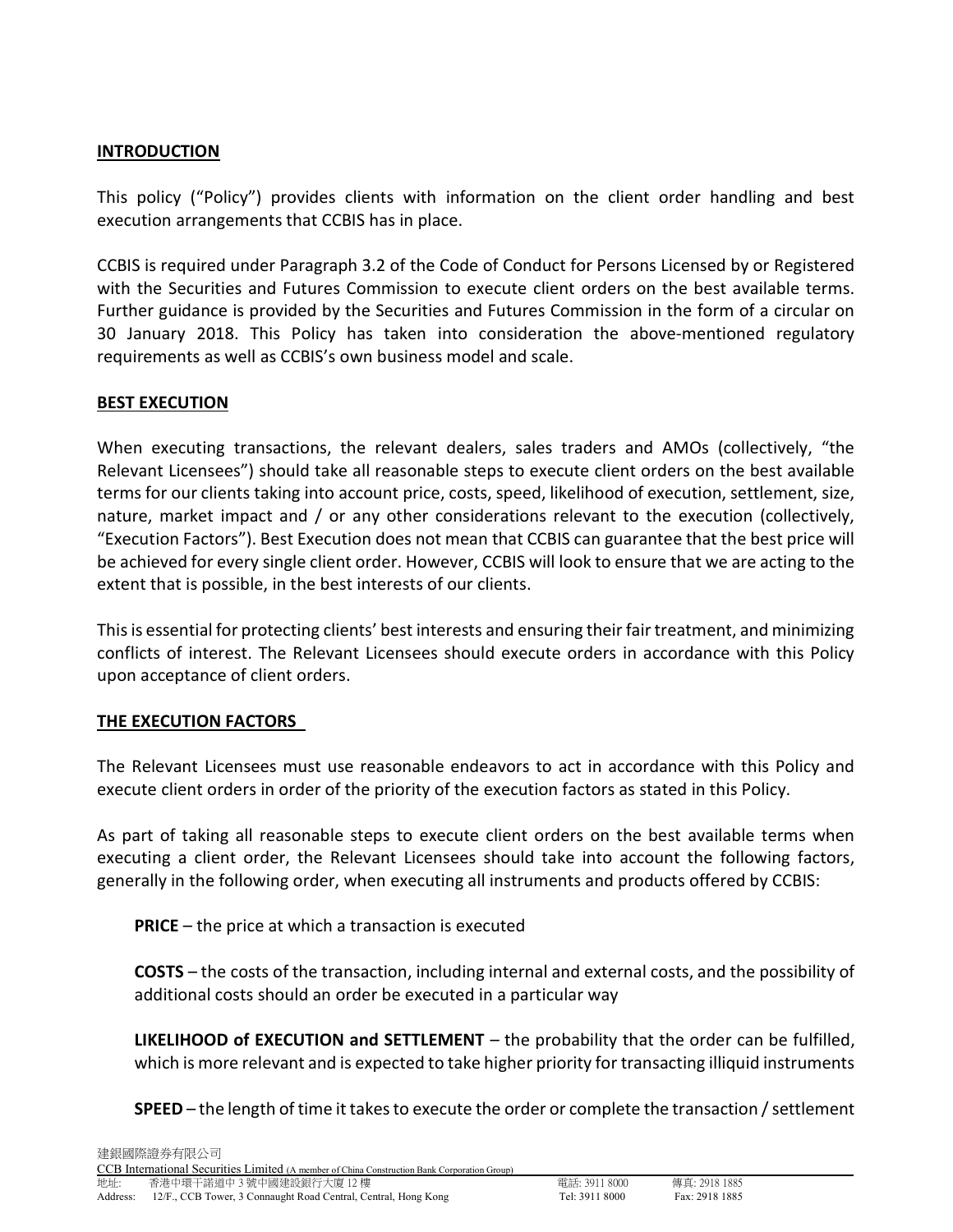SIZE – the size of the order to be executed

NATURE – the type of order placed

OTHERS – any other considerations relevant to the execution of the order

## WEIGHTING OF EXECUTION FACTORS

These characteristics below may affect the ways in which the execution factors are weighted or prioritized and it is up to the Relevant Licensees to determine the changes in weighting and priority for each particular case.

CLIENT CHARACTERISTICS – institutional clients likely have different needs to other professional investors or retail investors

ORDER CHARACTERISTICS – client's specific instruction or preference, possibility and extent of market impact, triggering and operating of in-house order and system controls, risk and compliance issues etc.

FINANCIAL INSTRUMENT CHARACTERISTICS – liquidity and recent performance or behavior of such instrument, price volatility, etc.

OTHER CHARACTERISTICS – as maybe relevant, such as market conditions or connectivity considerations

Best Execution is especially important in handling orders where CCBIS is expected to have a certain level of discretion or involvement in the actual execution. Reasonable diligence should be demonstrated in handling client instructions, monitoring execution outcomes and, where applicable, taking steps to obtain multiple quotes. Record should be kept of such multiple quotes. In the absence of multiple quotes, execution staff should obtain sufficient pricing information on a besteffort basis to validate quotes provided to clients. However, it is reasonable that the execution factors and weighting criteria may be taken into consideration and applied in a different manner or ranking depending on the specific circumstances and keeping in mind CCBIS's regulatory obligations.

Where the execution factors are weighted or prioritized in a materially different way than as stated in this Policy, the Relevant Licensees should report to the Responsible Officer ("RO") in a written manner on the underlying reasons.

## SCOPE OF THIS POLICY

#### Services:

This Policy will apply when CCBIS executes orders on behalf of clients; as well as receives and transmitting client orders to third parties for execution.

建銀國際證券有限公司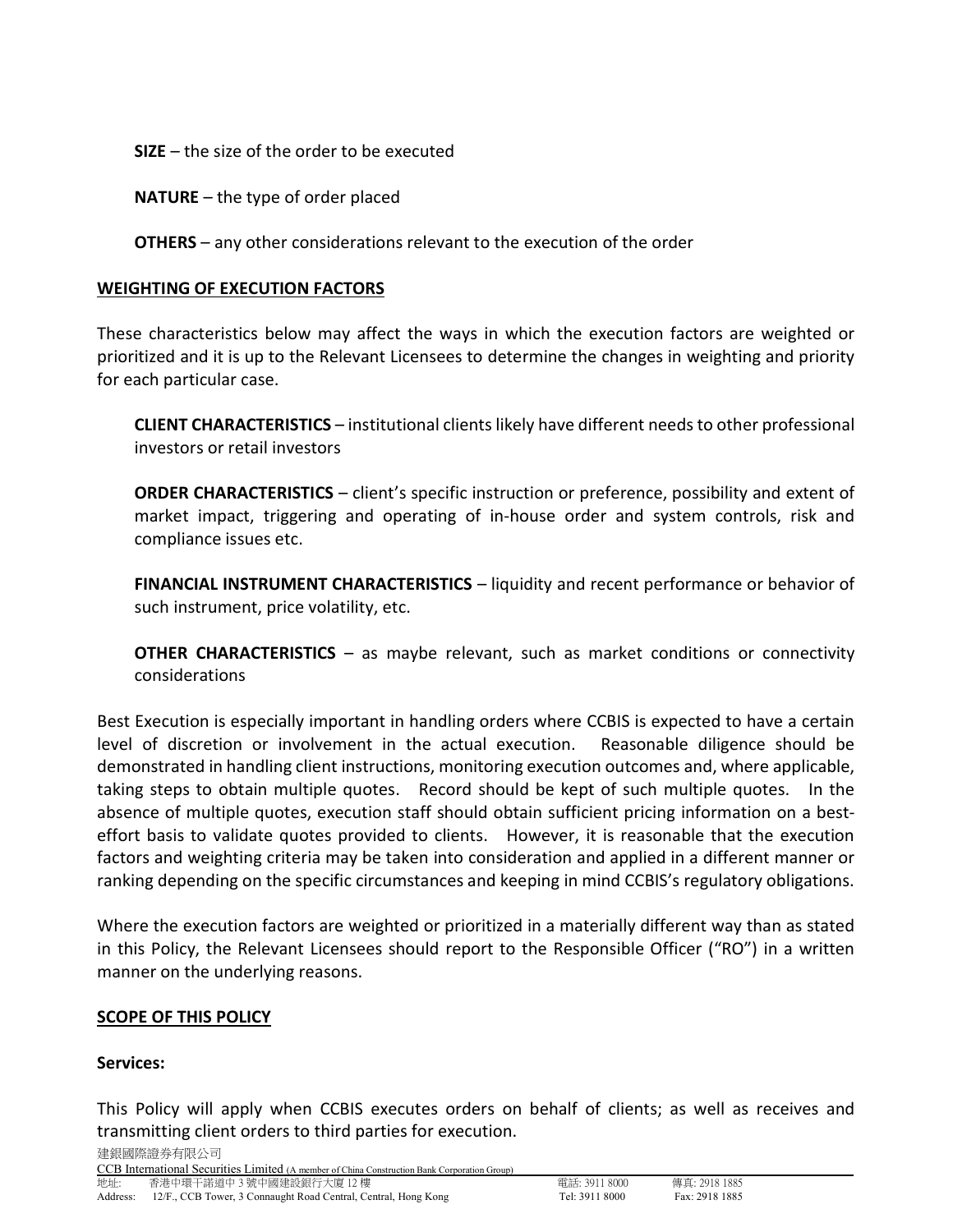CCBIS may execute transactions directly or via other means (e.g. utilizing other execution brokers for foreign market orders). When executing directly via CCBIS, the Relevant Licensees shall execute transactions according to Hong Kong's regulatory standards. When executing via other means, other third parties may be subjected to different regulatory standards in other jurisdictions which may be more or less stringent than the client's own domestic regulatory standards or expected standards, and it is up to the client to determine adequacy of these standards when assessing its own compliance.

Relevant ROs should conduct due diligence on all third parties engaged for execution and be satisfied of their best execution arrangements before commencing and continuing engaging their execution services. The general due diligence work includes obtaining the execution broker's Best Execution Policy, understanding their basic trading procedures and trading systems and reviewing them for sufficiency. Relevant ROs should document their conclusions. Any best execution issues involving third parties should be directed at them and properly addressed in a timely manner. Where the relevant ROs conclude that the third parties do not have a satisfactory best execution policy or cannot reasonably achieve best execution for its clients, the relevant ROs must ensure that such third parties are no longer engaged for execution services.

## Products:

This Policy will apply when CCBIS executes orders in the following instruments / markets / situations:

- Listed products in cash and derivatives market including securities and futures contracts that are traded on recognized exchanges.
- Investment products, bonds, structured notes, OTC products when CCBIS sources quotes from different counterparties on behalf of the client.
- Other instruments / markets as determined by CCBIS Managing Directors.

## Applicability:

CCBIS owes Best Execution to clients when we receive an order from a client and we execute that order by acting as agent of the client or on a back-to-back principal basis.

Agency execution is where CCBIS receive an order from a client and directly execute that order with the market for and on behalf of the client (without being counterparty to the transaction).

## Back-to-back transaction is transaction where CCBIS after receiving –

(a) a purchase order from a client, purchases an investment product from a third party and then sells the same investment product to the client; or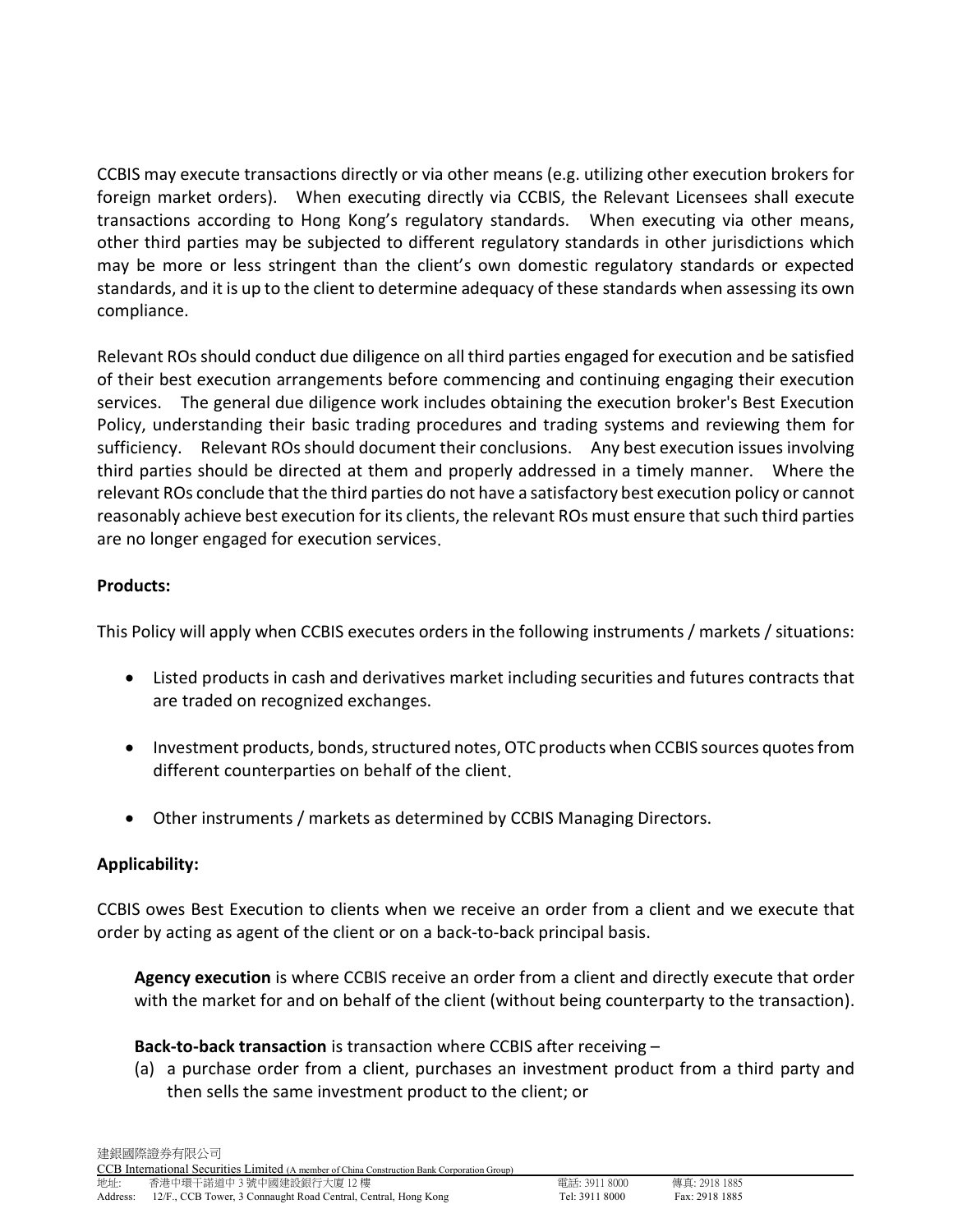(b) a sell order from a client, purchases an investment product from the client and then sells the same investment product to a third party, and no market risk is taken by CCBIS.

## WHERE BEST EXECUTION WILL NOT APPLY

Best Execution will not apply in the following instruments / markets / situations:

When CCBIS enters into a transaction with clients on a principal basis (other than those which are back-to-back in nature), and considers that the clients are not relying on CCBIS to protect their interests after having considered or assessed that:

- (1) the client initiated the transaction;
- (2) there is relative market transparency and relevant market practice to shop around;
- (3) there are arrangements and agreements with the client (such as our terms and conditions as well as this Policy) do not indicate CCBIS has agreed to provide best execution;
- (4) the professional investor status and investment background of the client.

Notwithstanding the above, CCBIS may reasonably considered that the clients are not relying on CCBIS to protect their interests when

- (1) the transaction is pre-arranged in nature or there is relative market transparency (e.g. block trades, IPOs)
- (2) clients or counterparties ask CCBIS to make a price on bonds, structured notes or OTC products as principal. In this case, CCBIS is a price giver and CCBIS is not asked to source quotes from different counterparties on behalf of the client.

When client provides CCBIS with a specific instruction in relation to an order, CCBIS will follow that to the extent possible when executing the trade, in which case best execution is taken to have been achieved. Where client orders are unclear, where multiple quotes exist, where pricing information is insufficient or quotes are absent, the Relevant Licensees should clearly communicate with the client to seek further instruction or agree on a way forward.

#### SPECIFIC INSTRUCTIONS

CCBIS will follow client's specific instructions (such as circumstances where the client instructs us to execute the order on a particular venue, at a particular time or at a particular price) so far as is reasonably possible, without compromising CCBIS's obligations to its regulators and other clients, and after having advised the client of possible implications (e.g. additional costs, etc.). In the event that the full instructions have been followed, best execution will have been achieved to the extent of the instructions. Where the specific instructions only cover a portion of an order and CCBIS retains discretion over the execution of other elements of the order, the Relevant Licensees must still comply with this Policy in respect of these other elements.

建銀國際證券有限公司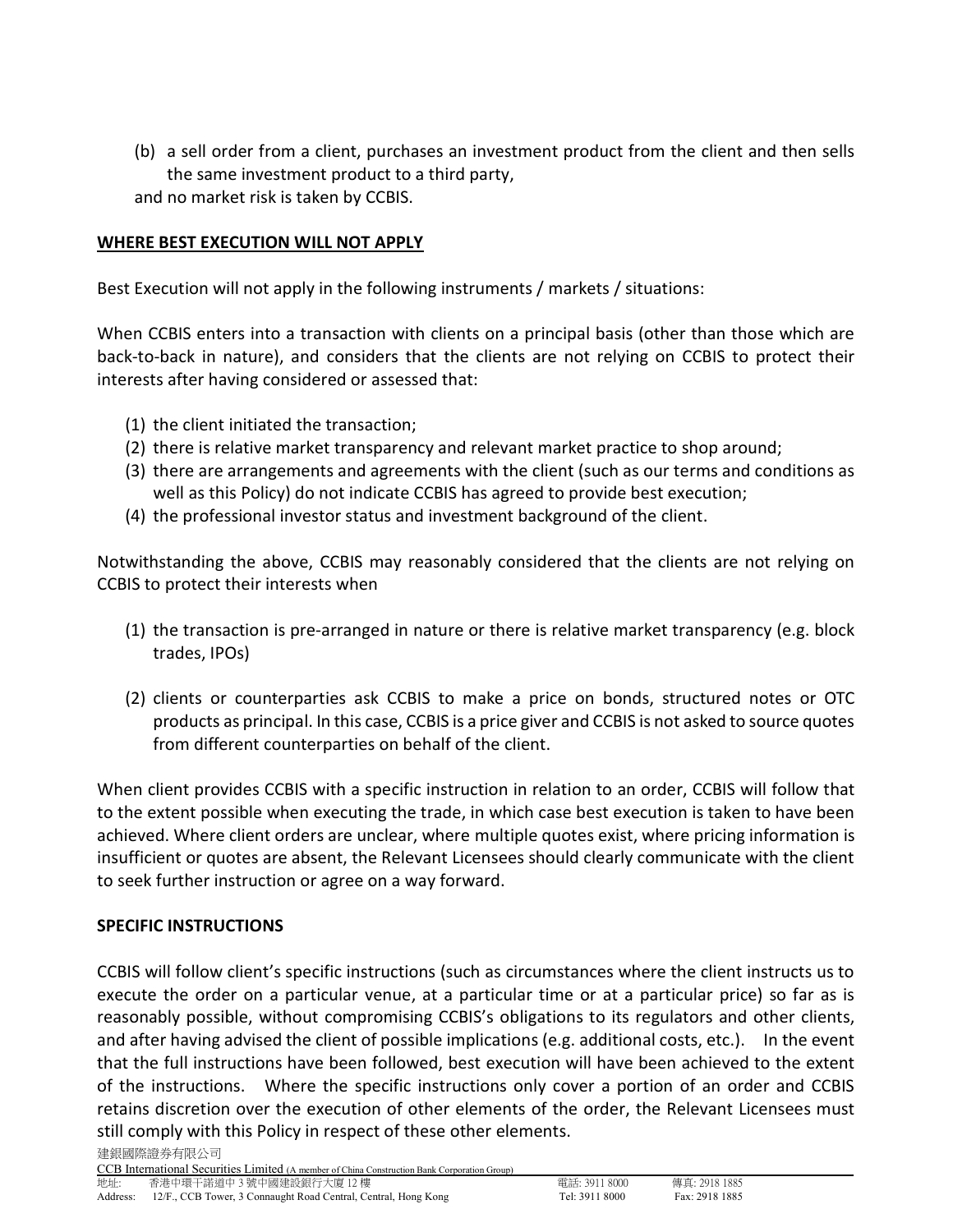Specific instruction may prevent us from taking the steps that we have designed and implemented in this Policy to obtain the best possible result for the execution of those orders in respect or the elements covered by those specific instruction.

### ELECTRONIC TRADING

Electronic Trading orders (e.g. DMA, internet trading, etc.) where an execution venue is specified are routed directly to that venue, and where CCBIS does not take an active role in the actual execution and the level of discretion is minimal or negligible, the level of fulfillment of the client's specific instructions (taking into consideration CCBIS's own controls parameters) becomes especially important when determining whether best execution has been achieved. CCBIS will apply best execution in according with this Policy in respect of those aspects of the order not covered by the specific instruction.

However, CCBIS reserves the right to intervene in the routing and execution of client order where the original parameters could result in adverse market impact.

## MONITORING OF BEST EXECUTION

The relevant ROs for each product line should monitor performance of consistent best execution by the Relevant Licensees under his/her supervision and by the third party execution brokers. Review should be made against the client's specific instructions, absent which references can be drawn to Volume Weighted Average Price (VWAP), Implementation Shortfall and degree of latency (amongst others) to assess best execution. Such monitoring should be conducted on a timely and regular basis, against available communications, trading records and market data. Trade exceptions and other matters related to best execution should be brought to the relevant RO's attention for timely review and any conclusions should be documented.

The relevant ROs for each product line should also conduct periodic monitoring as to the effectiveness of its and its third party execution brokers' best execution arrangements and of this Policy in order to identify any deficiencies. Such monitoring should be conducted on at least a biannual basis.

In addition, there is a Compliance monitoring & review program as well as periodic internal audit which also cover best execution and our order execution arrangements.

#### UPDATES TO THE POLICY

This policy may be updated from time to time and shall be reviewed regularly or upon any significant change to our execution arrangements. The latest version of this policy is available on our corporate website.